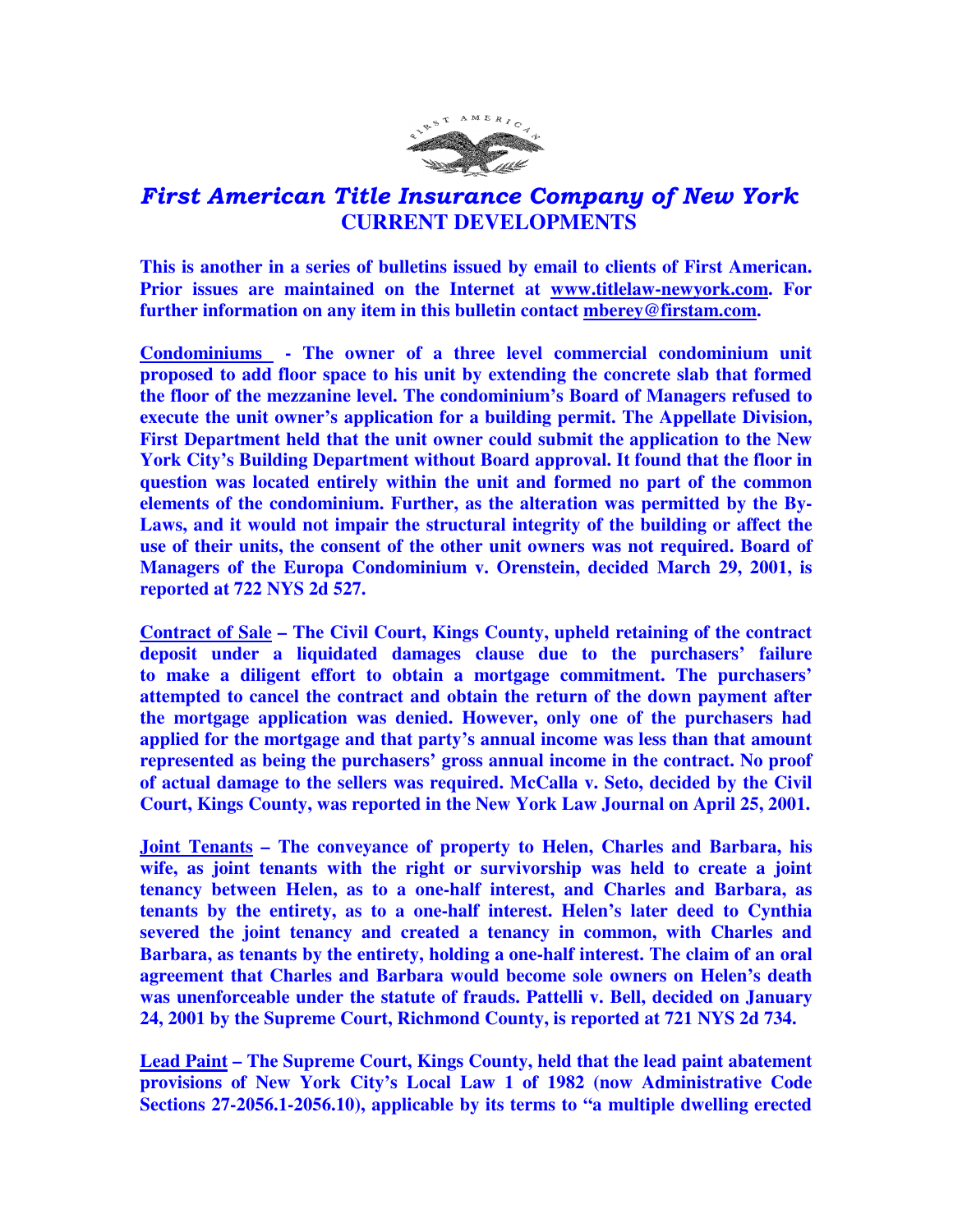**before 1960", were enforceable as to a building erected prior to 1960 that was converted to a multiple dwelling in 1991. The building need not have been used as a multiple dwelling prior to 1960. Morales v. Reyes, decided February 6, 2001, is reported at 2001 N.Y. Misc. LEXIS 59.** 

**Lien Law - In an unreported, memorandum decision, the Supreme Court, Bronx County, ordered the discharge of a mechanics lien purporting to name an agent of the owner as owner of the property. Lien Law Sections 9 ("Contents of notice of lien") and 17 ('Duration of lien") require a notice of lien and an extension to a notice to recite the name of the owner of the real property against whose interest the lien is claimed. The court held that naming an agent as owner is a jurisdictional defect incapable of amendment** *nunc pro tunc***. Long Industries Construction Corp. v. Appelaniz was decided April 9, 2001.** 

**Lien Law – The Supreme Court, Westchester County, held that the assignee of a mechanics lien is required to provide on request a more detailed itemized statement of the labor and material constituting the amount for which the lien was claimed as required of a lienor under Section 38 of the Lien Law. The court noted that an owner cannot be deprived of the statutory right to an itemized statement by reason of an assignment of a lien. Matter of Harrison Summerfield Associates, L.P. was reported in the New York Law Journal on May 11, 2001.** 

**Mortgage Electronic Filing System ("MERS") – MERS is a wholly owned subsidiary of MERSCORP, Inc., a Delaware corporation owned by companies within the mortgage and title industries. It has since 1997 provided a system for recording electronically in its database the transfer of ownership and servicing rights in mortgages that are first recorded in the public records. Each such mortgage, as recorded, recites that MERS is nominee for the Lender (and its successors and assigns) and that it is the mortgagee of record.** 

**On April 5, 2001 the Office of the Attorney General, State of New York, responding to an inquiry from the Nassau County Attorney, issued Informal Opinion No. 2001- 2, taking the position that Real Property Law Section 316 ("Indexes") prohibits the Nassau County Clerk from indexing a mortgage under the name of MERS as mortgagee when MERS holds no legal interest in the mortgage. The County Clerk for Suffolk County subsequently issued a directive that his office would not accept documents with MERS as the mortgagee or as the nominee for the mortgage when it has no legal interest in the mortgage. MERS was granted a Temporary Restraining Order, requiring the Suffolk County Clerk's office to record mortgages where MERS is listed as nominee, The TRO has, however, been lifted. Suffolk County is therefore not accepting MERS mortgages.** 

**Mortgage Foreclosure – The mortgagor's letter to plaintiff's counsel denying the allegations in the complaint and raising affirmative defenses should have, according to the Appellate Division, Fourth Department, been deemed to be an answer or, at least, a notice of appearance, requiring notice to the defendant of the application to**